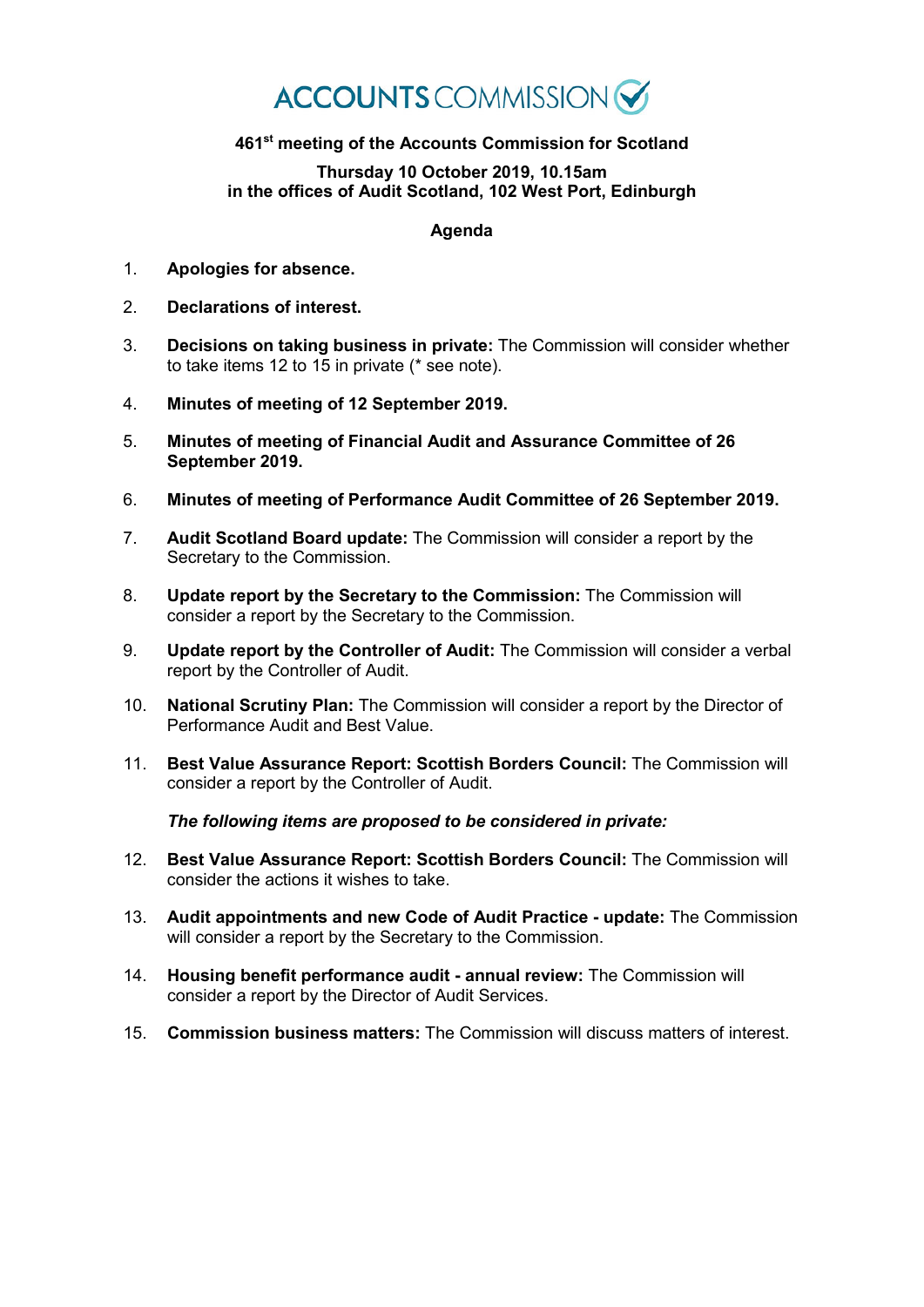\* It is proposed that items 12 to 15 be considered in private because:

- Item 12 requires the Commission to consider actions in relation to a report by the Controller of Audit. The Commission is then obliged by statute to inform the council in question of its decisions, which the Commission does before making the decision public.
- Item 13 requires the Commission to consider confidential policy, business and commercial matters.
	- Item 14 proposes a draft audit report which the Commission is to consider in private before publishing.
	- Item 15 may be required if there are any confidential matters that require to be discussed outwith the public domain. The Chair will inform the meeting in public at the start of the meeting if this item is required and what it covers